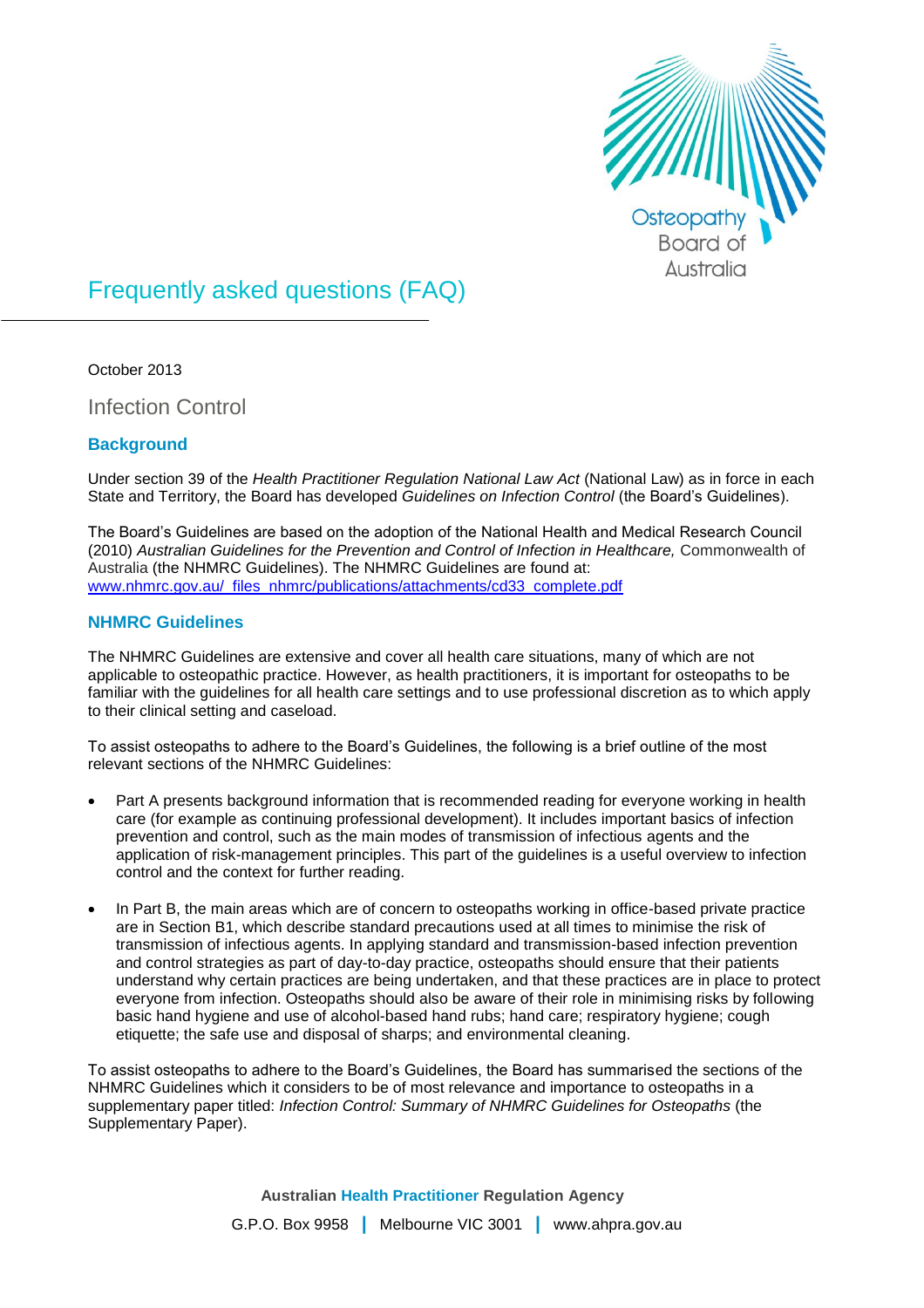Both the Board's Guidelines and the Supplementary Paper are published at: [www.osteopathyboard.gov.au/Codes-Guidelines.aspx](file:///C:/Users/tajohnson/AppData/Local/Temp/Cherwell/www.osteopathyboard.gov.au/Codes-Guidelines.aspx)

This FAQ sheet is a brief overview of questions that have been raised with the Board while developing the Guidelines. The following FAQs should be used in conjunction with the Supplementary Paper in identifying those sections of the NHMRC Guidelines that are most relevant for office-based private practice.

# **Frequently asked questions (FAQs)**

#### **Will all clinics be required to vacuum carpets with a HEPA filter on a daily basis?**

No. While considered ideal, it is not essential in osteopathic office-based practice.

#### **Are hard floor surfaces required in all treatment rooms?**

Floor coverings have not been generally related to healthcare associated infection. Hard surfaces are easier to clean, however carpeting may offer advantages unrelated to infection prevention and control, including noise reduction. The NHMRC Guidelines suggest that textile floor finishes should not be considered unless there is a comprehensive maintenance and replacement program in place complying with AS/NZS 3733. The Osteopathy Board of Australia considers that adherence to this standard is not essential for office-based osteopathic practice but regular thorough cleaning, maintenance and replacement is expected.

**Will all clinics need to keep a variety of systems, records and test results to show they meet hygiene standards for health care settings?**

No. Regular cleaning and adherence to hygiene standards is expected in all osteopathic practices but formal record keeping is not essential for office-based osteopathic practices.

#### **Should sharps bins be located in every treatment room or is a single, portable sharps bin sufficient?**

A sharps bin must be located in every treatment room. A portable sharps bin will be considered sufficient, provided appropriate measures are taken to ensure the bin is in the treatment room and is as close as possible to the point of use, out of reach of children and secure to prevent tipping.

#### **Does every treatment room require a basin for washing hands?**

No. The Osteopathy Board of Australia considers that it is a minimum standard to use soap and water between patients, with the recommendation that using alcohol-based hand rubs is more effective against the majority of common infectious agents on hands than hand hygiene with plain or antiseptic soap and water. In circumstances when there is an increased risk of infection transmission, alcohol-based hand rubs should be employed, or if a basin is not available in the treatment room.

## **Do treatment rooms require alcohol-based hand rubs to comply with hygiene requirements or will soap and warm water be sufficient?**

As good practice, alcohol-based hand rubs should be available to all healthcare workers as required. They do not need to be in each treatment room if a basin is available, but easily accessible to all.